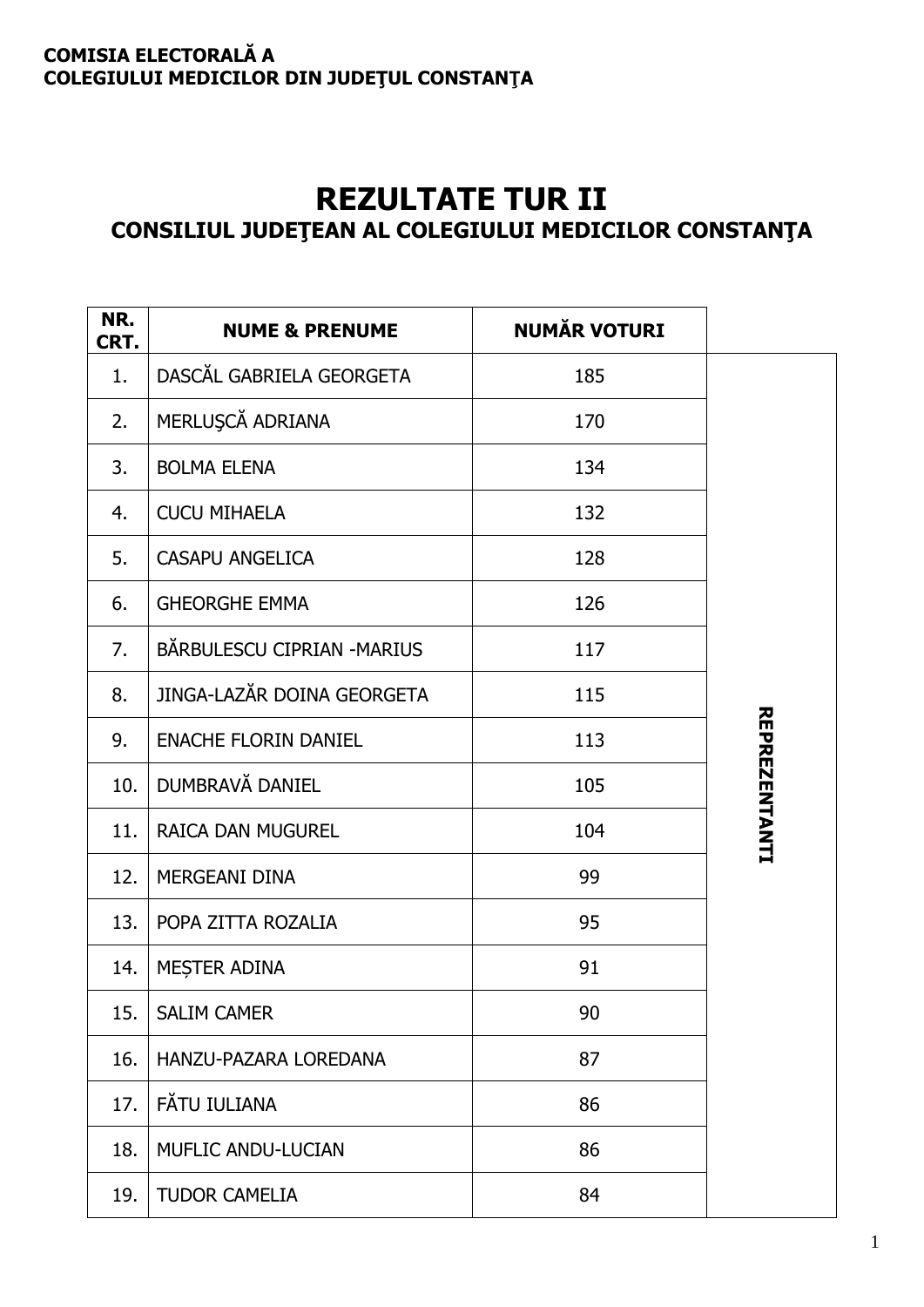| 20. | <b>VLAD DANIEL</b>          | 84 |                  |
|-----|-----------------------------|----|------------------|
| 21. | ZAMFIR ȘTEFANA              | 84 |                  |
| 22. | ION MĂDĂLINA                | 82 |                  |
| 23. | LITRIN RADU MIHAI           | 82 |                  |
| 24. | POPA MARIUS FLORENTIN       | 81 |                  |
| 25. | PROCOP ECATERINA GEORGETA   | 81 |                  |
| 26. | ILIESCU MĂDĂLINA GABRIELA   | 80 | <b>SUPLEANTI</b> |
| 27. | <b>ZISU MIHAI</b>           | 80 |                  |
| 28. | COMȘA GHEORGHE IONEL        | 79 |                  |
| 29. | BĂDOIU OLIVIA MEDA          | 75 |                  |
| 30. | POPOVICI MIRELA LAURA       | 75 |                  |
| 31. | DINU VICTORIȚA IOLANDA      | 73 |                  |
| 32. | <b>MUSAT FLORIN GEORGE</b>  | 72 |                  |
| 33. | NICOLAE AURELIA             | 71 |                  |
| 34. | <b>STOIAN FLORIAN</b>       | 68 |                  |
| 35. | RĂDUCAN ȘTEFAN MIOREL       | 66 |                  |
| 36. | LUPAŞCU MIHAI VICTOR        | 60 |                  |
| 37. | NITU TEODOR-STEFAN          | 59 |                  |
| 38. | <b>STROIA LIVIU IOAN</b>    | 59 |                  |
| 39. | BOȘOTEANU CĂTĂLIN ADRIAN    | 49 |                  |
| 40. | DRĂGHICI LĂCRĂMIOARA CARMEN | 49 |                  |
| 41. | COSTEA ANDREEA CRISTINA     | 47 |                  |
| 42. | MOROIANU SIMONA             | 42 |                  |
| 43. | BUȘTIUC CONSTANȚA CRISTINA  | 41 |                  |
| 44. | POPESCU IONICA              | 39 |                  |